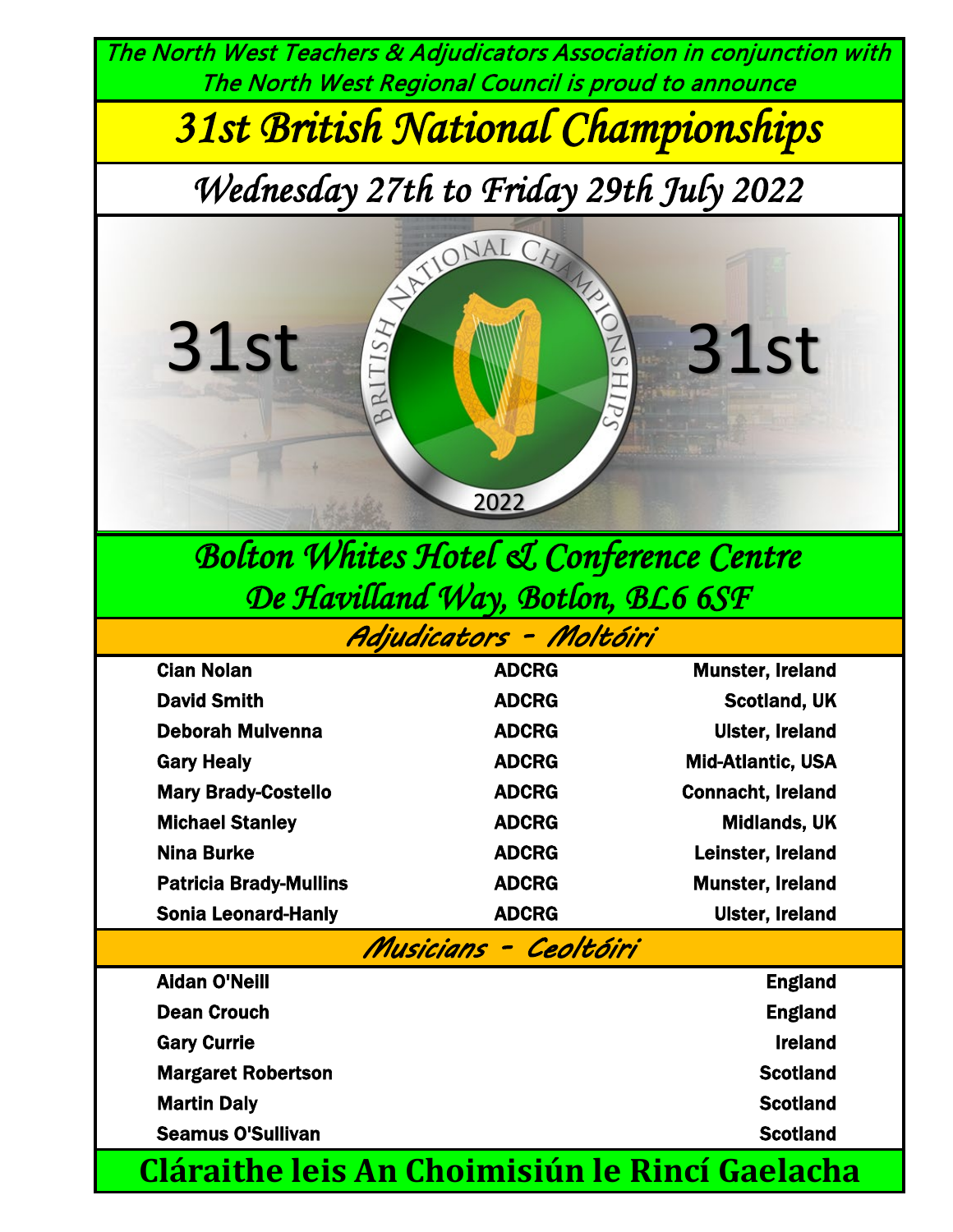

**Website: www.britishnationals.com**

**Syllabus and Entry Pack : www.instepfm.com/BN2022.html**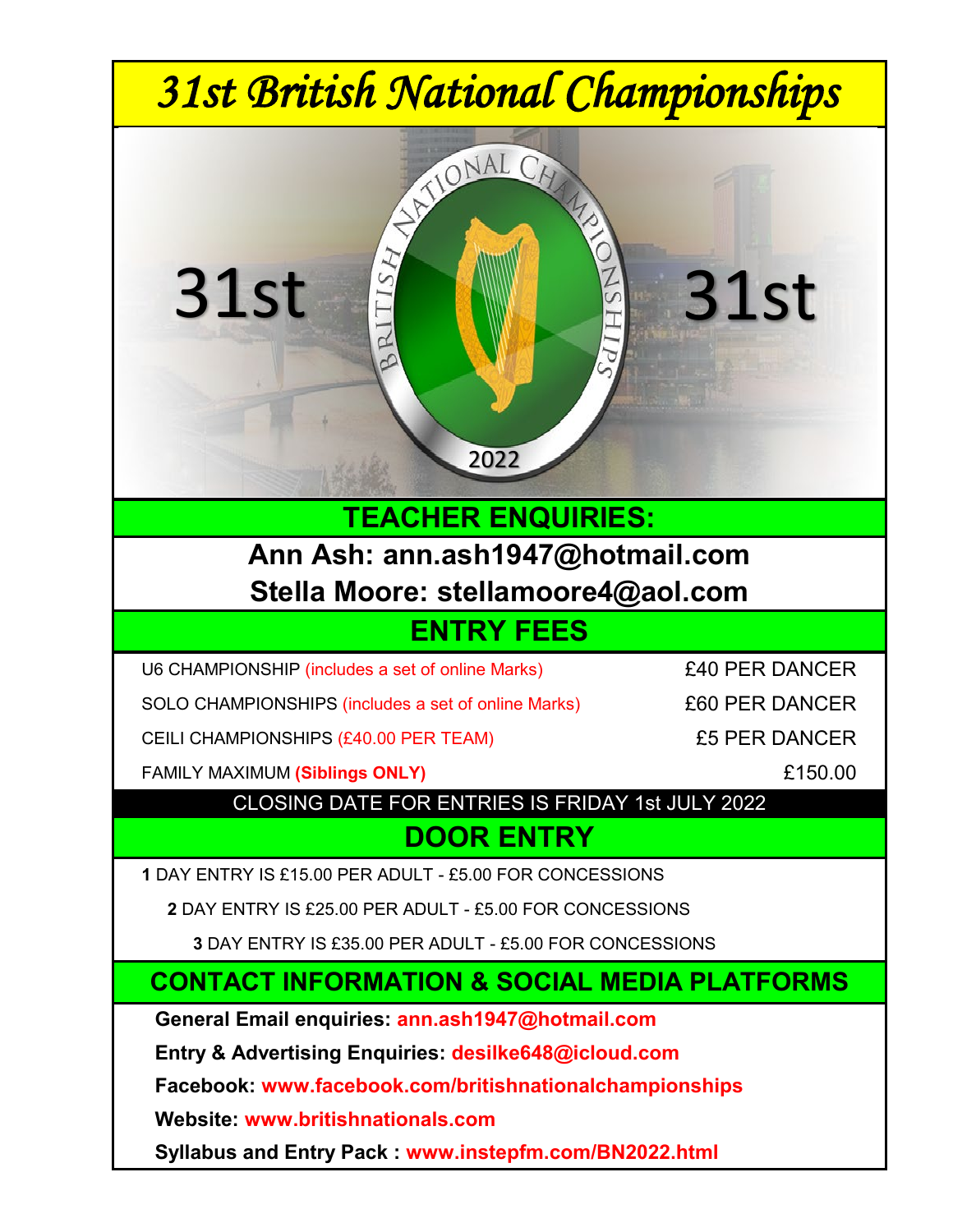| <b>31st BRITISH NATIONAL CHAMPIONSHIPS 2022</b>                                                                                                                     |                       |                              |                      |                  |                   |                  |  |
|---------------------------------------------------------------------------------------------------------------------------------------------------------------------|-----------------------|------------------------------|----------------------|------------------|-------------------|------------------|--|
| <b>REQUIRED DANCES</b>                                                                                                                                              |                       |                              |                      |                  |                   |                  |  |
| <b>CODE</b>                                                                                                                                                         | <b>NAME</b>           | <b>YEAR OF BIRTH</b>         | <b>ENTRY</b><br>FEE: | <b>ROUND 1</b>   | <b>ROUND 2</b>    | <b>ROUND 3</b>   |  |
| 6M                                                                                                                                                                  | <b>U6 MIXED</b>       | 2016                         | £40.00               | <b>REEL</b>      | <b>SINGLE JIG</b> |                  |  |
| <b>7M</b>                                                                                                                                                           | U7 MIXED              | 2015                         | £60.00               | <b>REEL</b>      | <b>SINGLE JIG</b> | <b>LIGHT JIG</b> |  |
| <b>8G</b>                                                                                                                                                           | <b>U8 GIRLS</b>       | 2014                         | £60.00               | <b>REEL</b>      | <b>HEAVY JIG</b>  | <b>TRAD SET</b>  |  |
| 9G                                                                                                                                                                  | <b>U9 GIRLS</b>       | 2013                         | £60.00               | <b>REEL</b>      | <b>HEAVY JIG</b>  | <b>TRAD SET</b>  |  |
| 10G                                                                                                                                                                 | <b>U10 GIRLS</b>      | 2012                         | £60.00               | <b>HORNPIPE</b>  | <b>REEL</b>       | <b>OPEN SET</b>  |  |
| 11G                                                                                                                                                                 | <b>U11 GIRLS</b>      | 2011                         | £60.00               | <b>HEAVY JIG</b> | <b>SLIP JIG</b>   | <b>OPEN SET</b>  |  |
| 12G                                                                                                                                                                 | U12 GIRLS             | 2010                         | £60.00               | <b>HORNPIPE</b>  | <b>REEL</b>       | <b>OPEN SET</b>  |  |
| 13G                                                                                                                                                                 | U13 GIRLS             | 2009                         | £60.00               | <b>HEAVY JIG</b> | <b>SLIP JIG</b>   | <b>OPEN SET</b>  |  |
| 14G                                                                                                                                                                 | U14 GIRLS             | 2008                         | £60.00               | <b>HORNPIPE</b>  | <b>REEL</b>       | <b>OPEN SET</b>  |  |
| 15G                                                                                                                                                                 | U15 GIRLS             | 2007                         | £60.00               | <b>HEAVY JIG</b> | <b>SLIP JIG</b>   | <b>OPEN SET</b>  |  |
| 16G                                                                                                                                                                 | U16 GIRLS             | 2006                         | £60.00               | <b>HORNPIPE</b>  | <b>REEL</b>       | <b>OPEN SET</b>  |  |
| 17G                                                                                                                                                                 | U17 GIRLS             | 2005                         | £60.00               | <b>HEAVY JIG</b> | <b>SLIP JIG</b>   | <b>OPEN SET</b>  |  |
| <b>18L</b>                                                                                                                                                          | U18 LADIES            | 2004                         | £60.00               | <b>HORNPIPE</b>  | <b>REEL</b>       | <b>OPEN SET</b>  |  |
| 19L                                                                                                                                                                 | <b>U19 LADIES</b>     | 2003                         | £60.00               | <b>HEAVY JIG</b> | <b>SLIP JIG</b>   | <b>OPEN SET</b>  |  |
| <b>20L</b>                                                                                                                                                          | <b>U20 LADIES</b>     | 2002                         | £60.00               | <b>HORNPIPE</b>  | <b>REEL</b>       | <b>OPEN SET</b>  |  |
| 21L                                                                                                                                                                 | <b>U21 LADIES</b>     | 2001                         | £60.00               | <b>HEAVY JIG</b> | <b>SLIP JIG</b>   | <b>OPEN SET</b>  |  |
| <b>SL</b>                                                                                                                                                           | <b>OVER 21 LADIES</b> | <b>200 OR EARLIER £60.00</b> |                      | <b>HEAVY JIG</b> | <b>SLIP JIG</b>   | <b>OPEN SET</b>  |  |
| 8B                                                                                                                                                                  | <b>U8 BOYS</b>        | 2014                         | £60.00               | <b>REEL</b>      | <b>HEAVY JIG</b>  | <b>TRAD SET</b>  |  |
| 9B                                                                                                                                                                  | U9 BOYS               | 2013                         | £60.00               | <b>REEL</b>      | <b>HEAVY JIG</b>  | TRAD SET         |  |
| <b>10B</b>                                                                                                                                                          | <b>U10 BOYS</b>       | 2012                         | £60.00               | <b>HORNPIPE</b>  | <b>REEL</b>       | <b>OPEN SET</b>  |  |
| 11B                                                                                                                                                                 | <b>U11 BOYS</b>       | 2011                         | £60.00               | <b>HEAVY JIG</b> | <b>REEL</b>       | <b>OPEN SET</b>  |  |
| 12B                                                                                                                                                                 | <b>U12 BOYS</b>       | 2010                         | £60.00               | <b>HORNPIPE</b>  | <b>REEL</b>       | <b>OPEN SET</b>  |  |
| 13B                                                                                                                                                                 | <b>U13 BOYS</b>       | 2009                         | £60.00               | <b>HEAVY JIG</b> | <b>REEL</b>       | <b>OPEN SET</b>  |  |
| 14B                                                                                                                                                                 | <b>U14 BOYS</b>       | 2008                         | £60.00               | <b>HORNPIPE</b>  | <b>REEL</b>       | <b>OPEN SET</b>  |  |
| 15B                                                                                                                                                                 | <b>U15 BOYS</b>       | 2007                         | £60.00               | <b>HEAVY JIG</b> | <b>REEL</b>       | <b>OPEN SET</b>  |  |
| 16B                                                                                                                                                                 | <b>U16 BOYS</b>       | 2006                         | £60.00               | <b>HORNPIPE</b>  | <b>REEL</b>       | <b>OPEN SET</b>  |  |
| 17B                                                                                                                                                                 | <b>U17 BOYS</b>       | 2005                         | £60.00               | <b>HEAVY JIG</b> | <b>REEL</b>       | <b>OPEN SET</b>  |  |
| <b>18M</b>                                                                                                                                                          | <b>U18 MEN</b>        | 2004                         | £60.00               | <b>HORNPIPE</b>  | <b>REEL</b>       | <b>OPEN SET</b>  |  |
| <b>19M</b>                                                                                                                                                          | <b>U19 MEN</b>        | 2003                         | £60.00               | <b>HEAVY JIG</b> | <b>REEL</b>       | <b>OPEN SET</b>  |  |
| <b>20M</b>                                                                                                                                                          | <b>U20 MEN</b>        | 2002                         | £60.00               | <b>HORNPIPE</b>  | <b>REEL</b>       | <b>OPEN SET</b>  |  |
| <b>21M</b>                                                                                                                                                          | <b>U21 MEN</b>        | 2001                         | £60.00               | <b>HEAVY JIG</b> | <b>REEL</b>       | <b>OPEN SET</b>  |  |
| SM.                                                                                                                                                                 | <b>OVER 21 MEN</b>    | <b>2000 OR EARLIER</b>       | £60.00               | <b>HEAVY JIG</b> | <b>REEL</b>       | <b>OPEN SET</b>  |  |
| <b>CEILI AGE GROUPS</b> - U10 - U12 - U15 - U18 Ladies - O18 Ladies - O15 Mixed - Ceili dances to be<br>taken from Ar Rinci Ceili - PART A OR PART B MAY BE DANCED. |                       |                              |                      |                  |                   |                  |  |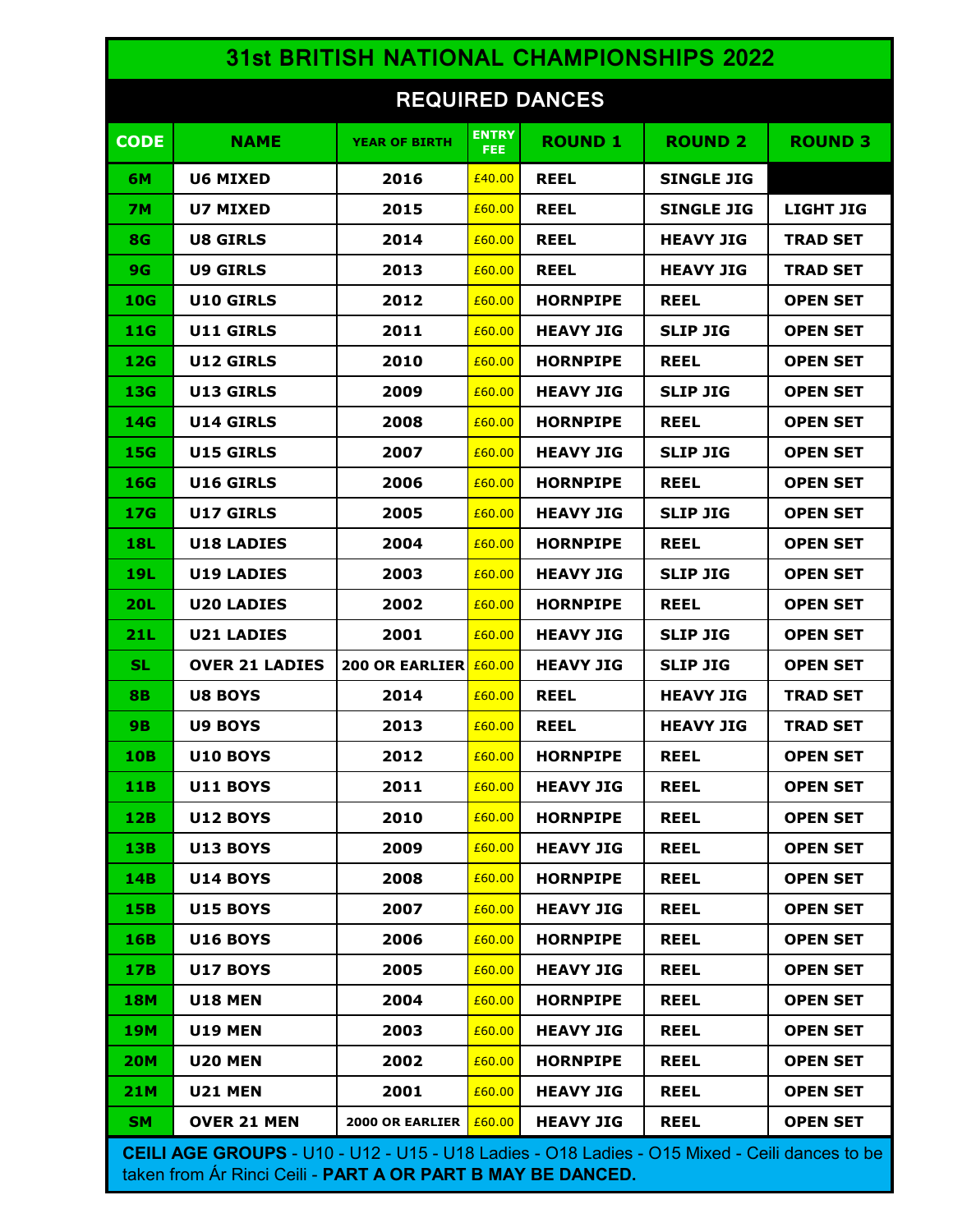## **BRITISH NATIONAL CHAMPIONSHIPS PROVISIONAL DAYS - SUBJECT TO ENTRIES**

*BRITISH NATIONAL CHAMPIONSHIPS - WEDNESDAY 27th JULY 2022*

**UNDER 6 MIXED**

**UNDER 7 MIXED**

**UNDER 17 GIRLS & BOYS**

**UNDER 19 LADIES & MEN**

**UNDER 21 LADIES & MEN**

**SENIOR LADIES & MEN O/21**

*BRITISH NATIONAL CHAMPIONSHIPS - THURSDAY 28th JULY 2022*

**UNDER 8 BOYS & GIRLS**

**UNDER 9 BOYS & GIRLS**

**UNDER 10 BOYS & GIRLS**

**UNDER 11 BOYS & GIRLS**

**UNDER 13 BOYS & GIRLS**

**UNDER 15 BOYS & GIRLS**

*BRITISH NATIONAL CHAMPIONSHIPS - FRIDAY 29th JULY 2022*

**UNDER 12 BOYS & GIRLS**

**UNDER 14 BOYS & GIRLS**

**UNDER 16 BOYS & GIRLS**

**UNDER 18 MEN & LADIES**

**UNDER 20 MEN & LADIES**

**ALL CEILI CHAMPIONSHIPS**

**CHANGES TO PROVSIONAL DAYS MAY OCCUR SUBJECT TO ENTRIES RECEIVED**

**PLEASE CHECK WWW.INSTEPFM.COM FOR FINAL TIMETABLE PUBLICATION ON 8th JULY 2022**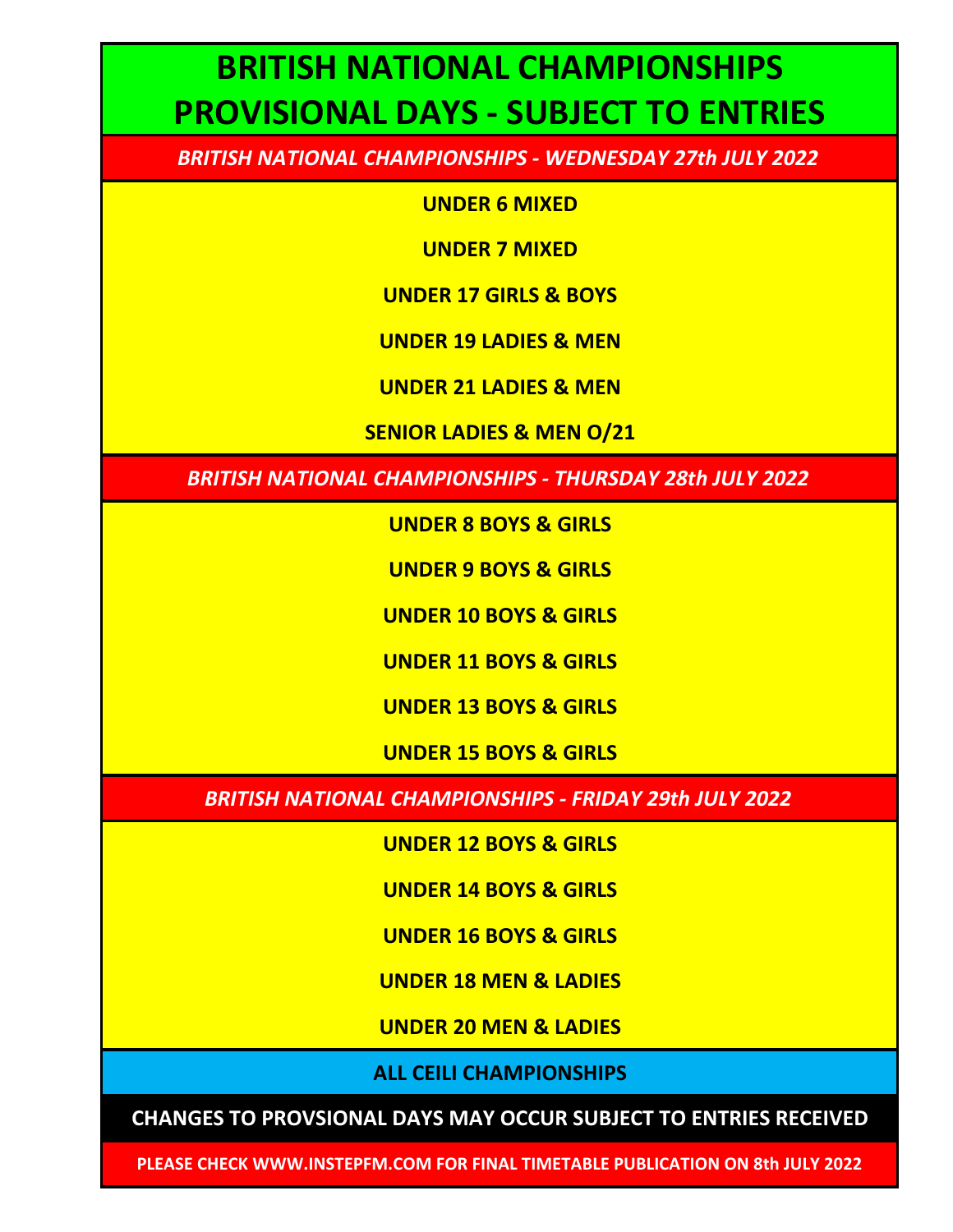### Lodgement of Entries **2022 BRITISH NATIONAL CHAMPIONSHIPS - RULES OF THE COMPETITION**

**1** The website for lodgement of entries is - www.instepfm.com. The website provides clear instructions on how to complete the ENTRY process. All entries must be lodged through this website and full payment made by the closing date of **Friday 1st July 2022.**

## **<sup>2</sup> NOTE: No entries whatsoever will be taken if postmarked after 1st July 2022.**

- **3** Following lodgement through the website, an email confirming all entries submitted and the total fee payable will be sent to the teacher.
- **5** Postal entries to: Des Silke, 133 Hatfeild Mead, Morden, Surrey, SM4 5PG
- **6** Entries received after the final date will be treated as late and not accepted.
- **7** Members need to be aware that once entries are 'SUBMITTED' online they need to pay the amount on the confirmation email. If the amount on the confirmation email is not fully paid entries will not be accepted. There will be a facility to pay direct into the British National Championships bank account - this information will be provided with the confirmation of Entry.
- **8** It is the responsibility of the teacher to ensure that the entry as submitted on line is correct. When the confirmation email is received, names and dates of birth must be carefully checked. Spellings etc. as submitted by the teacher will be that which appears in the official programme.
- **9** Incomplete entries will not be accepted. All dancers' names must be submitted by the closing date.
- **10 No refunds will be made for any entry money received.**
- **11** Entries to be paid by Sterling cheque or banker's draft, and only **ONE** cheque will be allowed per school entered. Further entries will be subject to a £10 administration fee per cheque, which must be submitted at the time of payment. It is the responsibility of the teacher to ensure that funds are available to cover all cheques. **Cheque to be made payable to "BRITISH NATIONAL CHAMPIONSHIPS."**
- **12** Should a cheque be refused by the bank, BRITISH NATIONAL CHAMPIONSHIPS ORGANISERS retain the right to refuse the entire entry and/or charge an administration fee of £10 to cover extra bank charges.

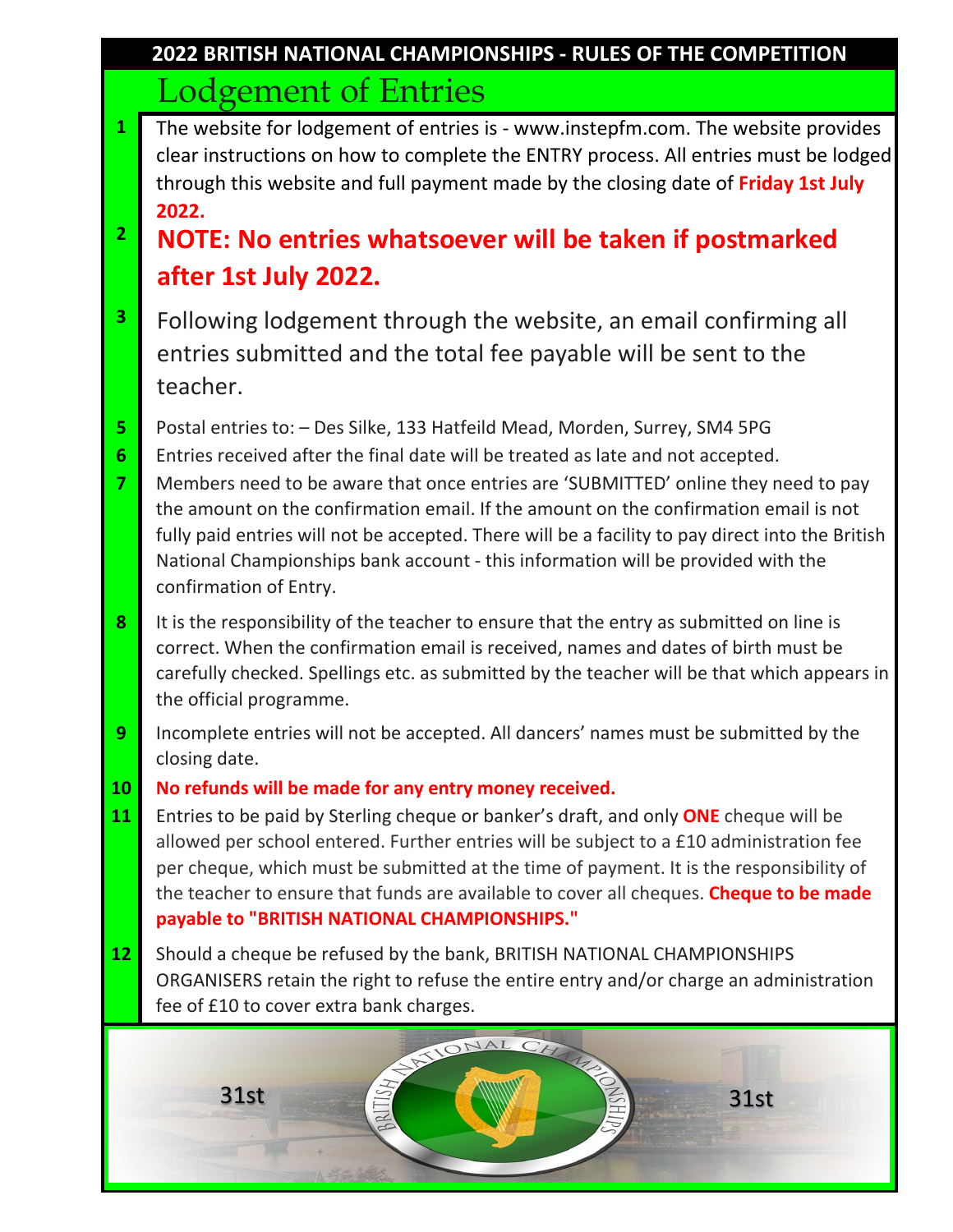### **2022 BRITISH NATIONAL CHAMPIONSHIPS - RULES OF THE COMPETITION**

- **1** A dancer's age group will be determined as from 1st January 2022.
- **2** Entries will only be accepted from dancing teachers registered with An Coimisiún Le Rinci Gaelacha for the year 2021/2022 only.
- **3** The adjudicators' decision is final. Only members of the North West Teachers Association and those officially assisting them in the running of the championships may approach the adjudicators during competitions.
- **4** Complaints will only be accepted from registered teachers, in writing, and must be accompanied by a fee of £50.00, which may be refunded if the North West Teachers Association upholds said objection.
- **5** Teachers are advised that all details required on the entry forms must be completed. Entry forms received in contravention of this rule will be returned.
- **6** All competitors must be ready to dance 30 minutes prior to the published time. They must also report to the stage stewards promptly and dance in the prescribed order. Failure to report in time to dance in order will lead to disqualification. Competitors are strongly advised to check the timetable for last-minute changes to times or halls, both leading up to the event and on the day of competition.
- **7** In all rounds, the minimum speeds of music as laid down by An Coimisiún will apply.
- **8** The recall in solo championships will be as follows
	- \* Under 6, 7, 8 & 9 100% Recall
	- \* From Under 10 upwards 50% recall of the number of dancers entered up to a maximum of 50 competitors.

\* NW Teachers Association reserve the right to amend this percentage

**9** The onus of ensuring that the stage steward is informed of the correct name and metronomic speed of the nominated open set dance will rest with the competitor.

\* An incorrect metronomic speed submitted for an open set dance can only be changed prior to the commencement of the open set dance round.

\* Introduction to open set dances will be played only once and no alteration in that speed of music will be permitted.

\* Should a competitor commence dancing to an incorrect metronomic speed submitted to the stage steward then that competitor must continue to dance at that speed as no further opportunity of tempo change will be afforded.

- **10** In the event of a mishap on stage, e.g. a heel or shoe coming off, the dancer should retire to the back of the stage and remain there, allowing the other dancer(s) to continue with their performance. If a dancer fails to comply with this direction and leaves the stage, then he/she will be deemed to have failed to complete the round and will be eliminated from the championship
- **11** Should a dancer fall and the stage situation be that he/she inhibits the performance or safety of other dancers on stage, the bell will be rung and the group will be permitted to dance again. Should the fall happen in the last 16 bars of the dance then the dancer/s will be required to redance the last 16 bars only.
- **12** If a competitor sustains injury or illness during the course of a competition, and the organisers have reason to believe that such an illness or injury could be exacerbated by continued participation, he/she will be advised to retire from the competition. If this advice is ignored, then prior to continuation, the dancer (or in the case of a child or young person (5 to 17 years) an appropriate adult) will be required to sign a disclaimer form, which will be retained in the event of a possible future enquiry.
- **13** Any competitors found to be using artificial carriage aids will be requested to remove same. In the case of refusal, disqualification will follow. In the case of medical apparatus, this will be permitted upon the production of a letter from a medical practitioner or other documentary evidence in support, to prove authenticity and the requirement for the aid to be used or worn.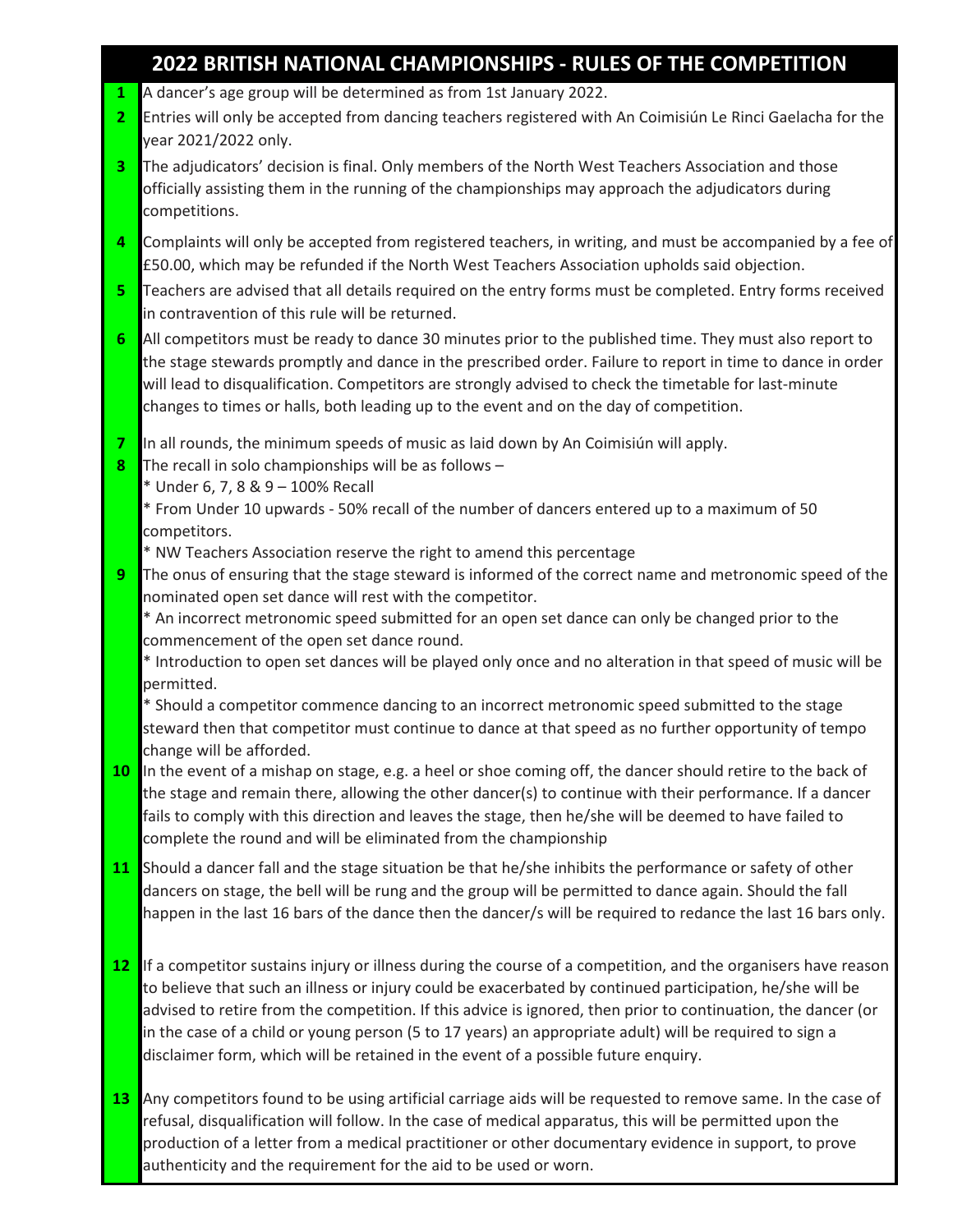### **2022 BRITISH NATIONAL CHAMPIONSHIPS - RULES OF THE COMPETITION**

- **14** Any form of unauthorised photography which has the capability of capturing a dancer's image whilst in motion, using electronic or manual means, e.g. mobile phone, standard camera, video camcorder, cine recorder, commercial film, with or without flash enhancement, is expressly forbidden during competitions. Photographs taken at awards ceremonies are permitted. However, these must be for your own use, and not for public display purposes unless permission has been obtained
- **15** The rules of An Coimisiún Le Rinci Gaelacha as regards standards of dress must be adhered to in public areas of the venue; discretion must be exerted when dancers are changing for competitions. Changing areas will be provided.
- **16** Dancers taking part in results ceremonies will not be permitted to go onto stage to receive any award unless in full costume and wearing **black dance shoes.**
- **17** All dancers deserve the same respect and ovation on completion of their performance. Excessive and unique verbal celebrations will not be tolerated on completion of a performance.
- **18** All cups and shields are perpetual awards. These are the responsibility of the holder for the relevant year, who is responsible for loss and any damage not previously reported. Such cups and shields must be returned in good time for the corresponding competitions this year.
- **19** With respect to team competitions, please refer to the rules in the An Coimisiún syllabus for Oireachtas Rince Na Cruinne 2022.
- **20** The NW Teachers Association have made every effort to ensure that the stages are of the correct specification in design and structure, taking into account health and safety issues. All stages are covered with Harlequin flooring. By entering the championships, competitors accept this statement, and neither the NW Teachers Association or the Bolton Whites Hotel & Convention Centre can't be held liable for any incident or event which could not be reasonably foreseen.
- **21** In the event of a dispute not covered by any of the rules of these championship, reference will be made to the Rules of An Coimisiún, appertaining to the issue or matter in dispute. **Performance related rules.**
- **22** In all heavy dances the lead-round must be danced on both right and left feet.
- **23** Competitors will dance the following : U6 & U7 - 40 bars in reel, single jig and light jig (all 2/3 dances must be danced) U8 & U9 - 40 bars in reel and 40 bars in heavy jig and Traditional Set Dance (all 3 dances must be danced). U10 – Senior - 48 bars in the reel and heavy Jig, 40 bars in the slip jig and hornpipe
- **24** A dancer who fails to dance or complete rounds one or two of a championship will receive **ZERO** marks from all Adjudicators for that round, and will not feature in the recall. Where there is 100% recall the competitor will be allowed to dance the third round as a courtesy, but will not appear in the final result. This includes competitors who do not complete the correct amount of bars by starting either before or after the 8 bar introduction.
- **25** A competitor who fails to dance or complete the open set dance round will receive **ZERO** marks from all championship adjudicators for that round and will not appear in the final result. This includes Competitors who do not complete the correct amount of bars by starting either before or after the 8 bar introduction.

#### **General Conduct**

- **26** Your attention is drawn to the legal position with regard to smoking in public places or buildings in England.Bolton Whites Hotel and Convention Centre is designated as such a public place, and smoking is therefore forbidden in all parts of the building. It is further recommended that hair spray and similar cosmetic or hygienic spray substances should not be used in the public area(s) within the venue.
- **27** In the event of unacceptable behaviour in the venue on the part of any member of the Irish dancing community, for the duration of the Championships, Bolton Whites Hotel and Convention Centre management reserve the right to deal with those who are responsible in accordance with their policies appertaining to such situations. The North West Teachers Association will support such action with regard to unacceptable behaviour.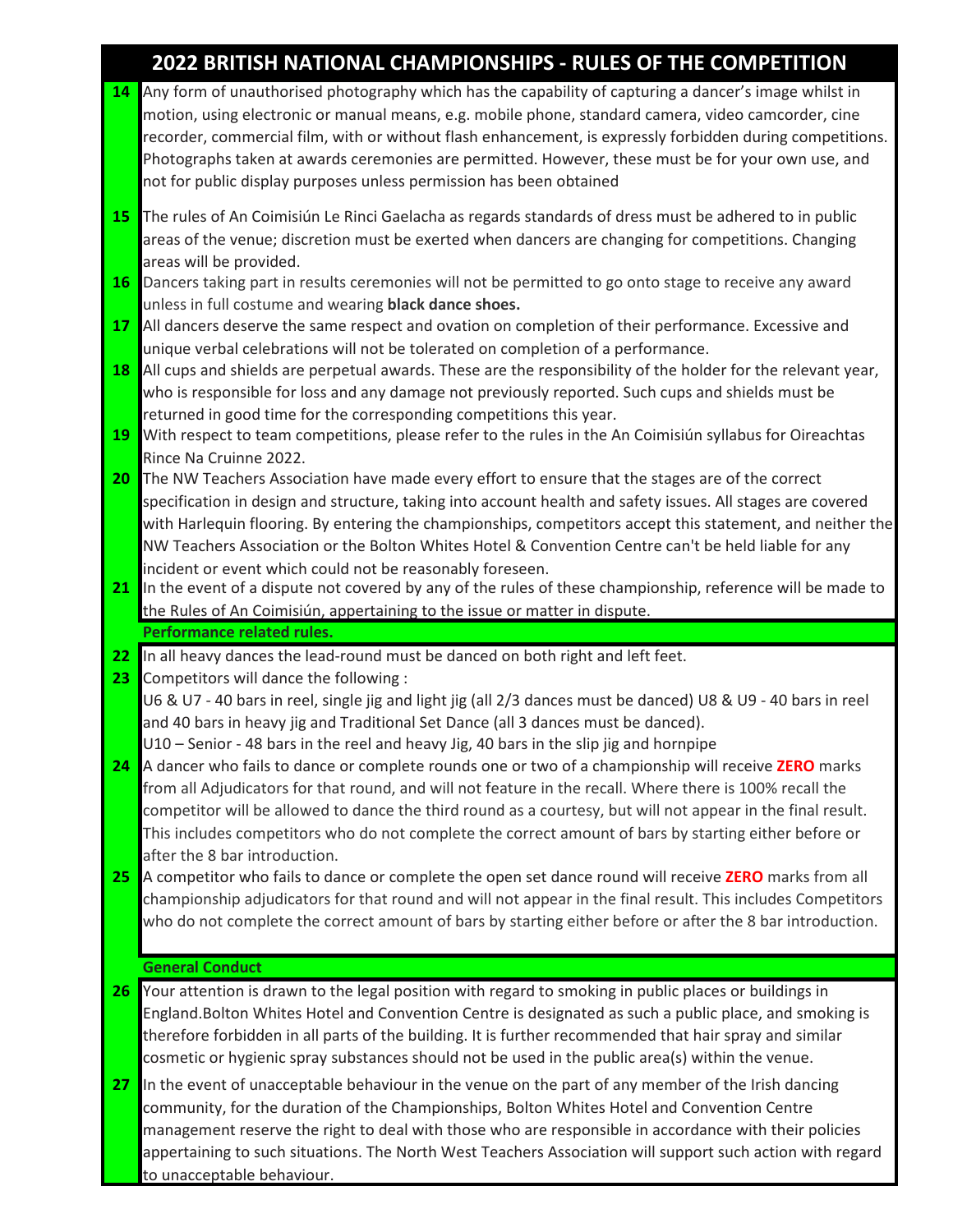# 2022 BRITISH NATIONAL CHAMPIONSHIPS

Base Hotel: Bolton Whites Hotel, De Havilland Way, Bolton, BL6 6SF [W](http://www.boltonwhiteshotel.co.uk/)ebsite: https://www.boltonwhiteshotel.co.uk/

Welcome to Bolton Whites Hotel



With the scenic West Pennine moors in the background, Bolton Whites Hotel is positioned in the heart of the Northwest and is ideally located for business and leisure guests looking for a friendly welcome and traditional Northern hospitality. Alongside 125 bedrooms we also boast over 50 meeting rooms with space for 1 to 4,000 people. By car, we are just two minutes away from junction 6 of the M61 with complimentary car parking onsite. Horwich Parkway rail station is a short five-minute walk away, meaning we are well connected to the big cities of Manchester and Liverpool.

Middlebrook, the North West's largest outdoor Retail Park, is just a stone's throw away, so you can indulge in some retail therapy or watch the latest blockbuster during your stay. If it's food and drink you are after, then you don't need to go far! With spacious lounge areas and delicious menus created by our talented team of chefs, you can dine and relax with family, friends, or colleagues. We are Bolton Whites, and we are here to make your visit a stay to remember.

### **Vendors**

Melaine Murphy & Chris Skehill (Feiswear Watford)

### **Tabulation**

Des Silke of Instep Feis Management will be in attendance and will be providing a full championship results service with results online after they have been announced.

### **Recall & Adjudicator information**

There will be a 100% Recall in the U6 to U9 Championships. U6 to U9 Championships will commence with the Light Round. U6 Championship will have 3 adjudicators for the Reel and 3 Adjudicators for the Single Jig, **6 in total**. Each Championship U7 to U9 will have 3 adjudicators for the first two rounds and a separate panel of 3 Adjudicators for the 3rd Round, **6 in total.**

From Under 10 upwards there will be a 100% recall if 20 dancers or less, 50% recall if there are 21 or more dancers up to a maximum of 50 dancers - Championships from U10 will have 3 adjudicators for the first two rounds and a separate panel of 3 Adjudicators for the 3rd Round, **6 in total.**

### **Travel Information - Airports**

Liverpool, John Lennon Airport L24 1YD is 39 miles from the venue.

Manchester Airport M90 1QX is 14 miles from the venue (Trains to Horwich Parkway from Manchester Airport, Approximately £8 for a single journey with one change, transfer time approximately 50 minutes).

### **Travel Information - Train Station**

Nearest train station is Horwich Parkway station BL6 6LB which is 5 minute walk to the venue.